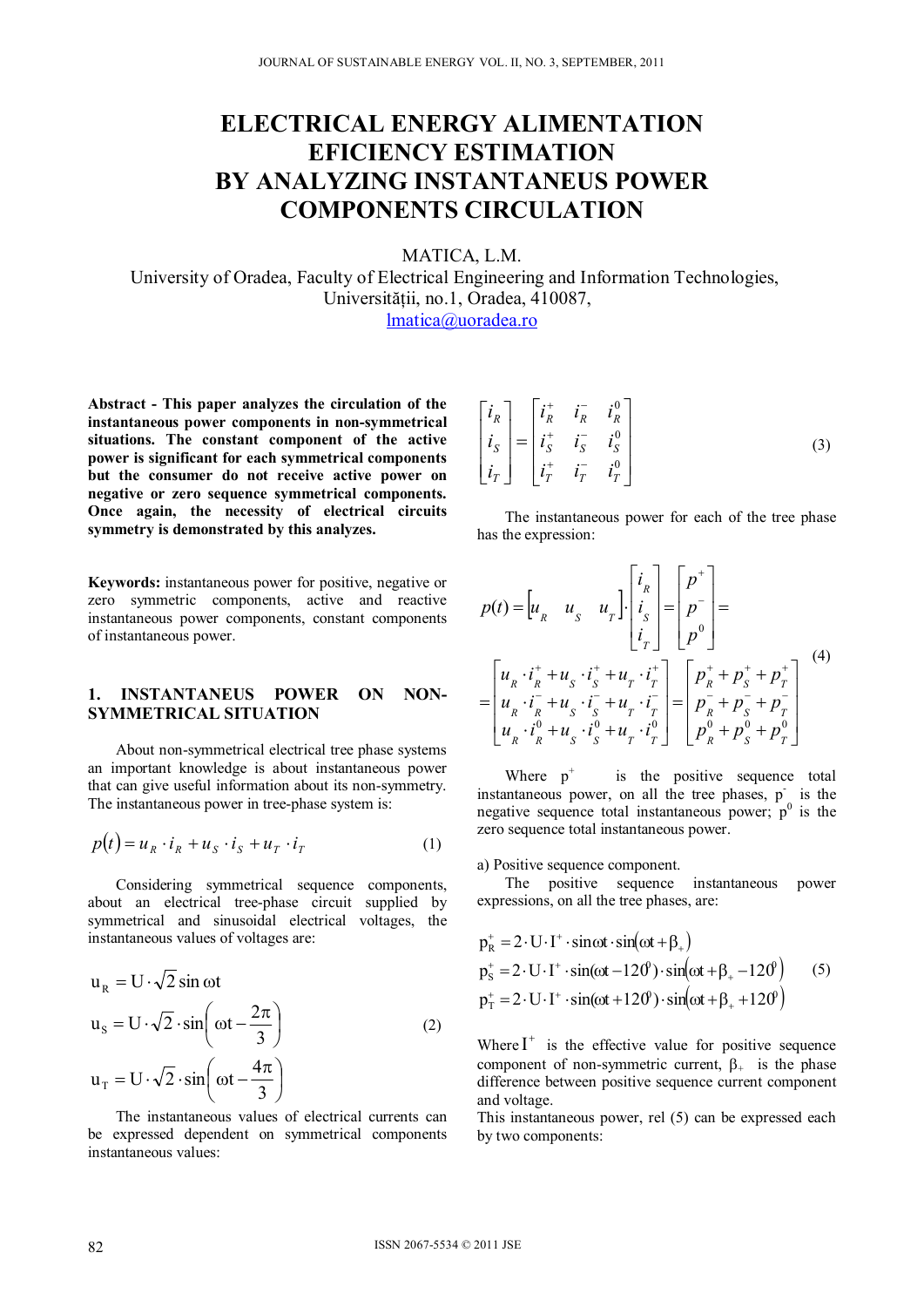$$
p_{R}^{+} = \frac{P^{+}}{3} \cdot [1 - \cos 2\alpha t] + \frac{Q^{+}}{3} \cdot \sin 2\alpha t = p_{RP}^{+} + p_{RQ}^{+}
$$
  
\n
$$
p_{S}^{+} = \frac{P^{+}}{3} \cdot [1 - \cos(2\alpha t + 120^0)] + \frac{Q^{+}}{3} \cdot \sin(2\alpha t + 120^0) =
$$
  
\n
$$
= p_{SP}^{+} + p_{SQ}^{+}
$$
  
\n
$$
p_{T}^{+} = \frac{P^{+}}{3} \cdot [1 - \cos(2\alpha t - 120^0)] + \frac{Q^{+}}{3} \cdot \sin(2\alpha t - 120^0) =
$$
  
\n
$$
= p_{TP}^{+} + p_{TQ}^{+}
$$
  
\n(6)

In these expressions, the positive sequence component total active power, all tree phases, is

$$
P^+ = p^+_{Rp} + p^+_{Sp} + p^+_{Tp} = 3U \cdot I^+ \cdot cos\beta^+ \; ,
$$

reactive power positive sequence component is

$$
Q^+ = 3U \cdot I^+ \cdot \sin \beta^+.
$$

Result:  $p_{RO}^+ + p_{SO}^+ + p_{TO}^+ = 0$ .

#### b) Negative sequence component.

The expressions for negative sequence instantaneous power, tree phase, are:

$$
p_{R}^{-} = 2 \cdot U \cdot I^{-} \cdot \sin \omega t \cdot \sin(\omega t + \beta^{-})
$$
  
\n
$$
p_{S}^{-} = 2 \cdot U \cdot I^{-} \cdot \sin(\omega t - 120^{\circ}) \cdot \sin(\omega t + \beta^{-} + 120^{\circ})
$$
 (7)  
\n
$$
p_{T}^{-} = 2 \cdot U \cdot I^{-} \cdot \sin(\omega t + 120^{\circ}) \cdot \sin(\omega t + \beta^{-} - 120^{\circ})
$$

Where  $I^-$  the negative is sequence component effective value of non-symmetrical current and  $\beta$ , is the phase difference between negative sequence current component and voltage.

This instantaneous power, rel (5) can be expressed each by two components:

$$
p_{R}^{-} = \frac{P^{-}}{3} \cdot (1 - \cos 2\omega t) + \frac{Q^{-}}{3} \cdot \sin 2\omega t = p_{RP}^{-} + p_{RQ}^{-}
$$
  
\n
$$
p_{S}^{-} = \frac{P^{-}}{3} \cdot [-1/2 - \cos 2\omega t] + \frac{Q^{-}}{3} \cdot [-\frac{\sqrt{3}}{2} + \sin 2\omega t] =
$$
  
\n
$$
= p_{SP}^{-} + p_{SQ}^{-}
$$
  
\n
$$
p_{T}^{-} = \frac{P^{-}}{3} \cdot [-1/2 - \cos 2\omega t] + \frac{Q^{-}}{3} \cdot \left[ -\frac{\sqrt{3}}{2} + \sin 2\omega t \right] =
$$
  
\n
$$
= p_{TP}^{-} + p_{TQ}^{-}
$$
 (8)

c) Zero sequence components.

Concerning zero sequence instantaneous power, result:

$$
p_R^0 = 2 \cdot U \cdot I^0 \cdot \sin(\omega t) \cdot \sin(\omega t + \beta^0) =
$$
  
= 
$$
\frac{P^0}{3} (1 - \cos 2\omega t) + \frac{Q^0}{3} \sin 2\omega t = p_{RP}^0 + p_{RQ}^0
$$
 (9)

$$
p_s^0 = 2 \cdot U \cdot I^0 \cdot \sin(\alpha t - 120) \cdot \sin(\alpha t + \beta^0) =
$$
  
\n
$$
= \frac{P^0}{3} \left( -\frac{1}{2} - \cos(2\alpha t - 1200) \right) + \frac{Q^0}{3} \left( -\frac{\sqrt{3}}{2} + \sin(2\alpha t - 1200) \right) =
$$
  
\n
$$
= p_{sr}^0 + p_{sQ}^0
$$
  
\n
$$
p_r^0 = 2 \cdot U \cdot I^0 \cdot \sin(\alpha t + 1200) \cdot \sin(\alpha t + \beta^0) =
$$
  
\n
$$
= \frac{P^0}{3} \left( -\frac{1}{2} - \cos(2\alpha t + 1200) \right) + \frac{Q^0}{3} \left( \frac{\sqrt{3}}{2} + \sin(2\alpha t + 1200) \right) =
$$
  
\n
$$
= p_{rr}^0 + p_{rQ}^0
$$
  
\n(10)

Considering an electrical circuit supplied by instantaneous voltage:  $u=U\sqrt{2} \sin \omega t$  and instantaneous current:  $i=I\sqrt{2} \sin(\omega t-\varphi)$ , the instantaneous power absorbed by this circuit is  $p(t) = u(t)$  $i(t)$  and :

$$
p(t) = 2 \cdot UI \sin \omega t \cdot \sin(\omega t - \varphi) =
$$
  
= UI \cos \varphi - UI \cos(2\omega t - \varphi) (11)

Instantaneous power can be represented [1] by a vector having a constant part and a part witch turn round with the angular speed  $2\omega$ , starting at the initial time t=0 from the point  $M_0$  (fig.1).

The projection OM' of the two segments:  $OO<sub>1</sub>$  and  $O<sub>1</sub>M$ , on the phase origin axle Ox, represents the instantaneous power  $p(t)$ . If  $\varphi$  is different from zero the circle  $O_1$  crosses complex axle Oy, in the point B' and the point M' passes in the left of origin O with every turn around of the point M. In the fig.1 the active power is represented by the segment OA=UIcosφ=P, the vector  $\overline{OO}_1$ =UI=S represent the apparent power absorbed by the circuit and the segment OB=UIsinφ=Q represent the reactive power.



**Fig.1. – The geometric interpretation of instantaneous power** 

The projection on the phase origin axle of the vector  $O<sub>1</sub>M$  have the value UIcos(2ωt-φ), this value is defined